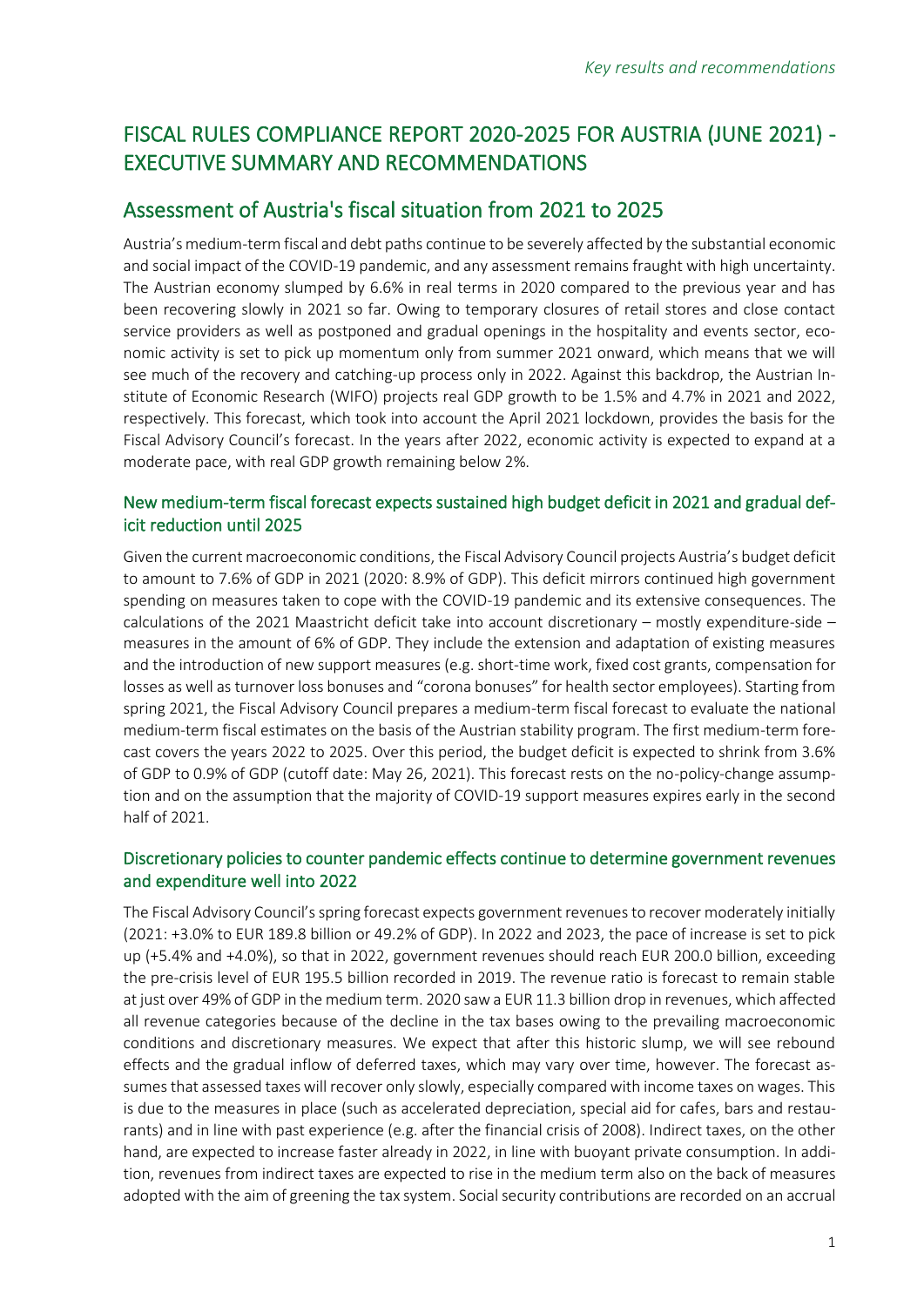#### *Key results and recommendations*

basis according to ESA 2010, i.e. as total claims (minus irrecoverable claims, which are written off immediately), which gradually feed through to the cash balance as contributions are being paid.

We expect government expenditure to increase further – by 0.7% to EUR 219.0 billion – in 2021 due to the ongoing health crisis. Even though a decline was projected in fall 2020, discretionary spending in response to the pandemic will continue throughout most of 2021. Compared with 2020, pandemic-related government expenditure will decrease by only EUR 3.6 billion to EUR 14.6 billion in 2021; only in 2022 will there be a significant drop by EUR 12.6 billion to EUR 2.1 billion. The latter will be reflected also in overall government spending, which is projected to fall by EUR 4.9 billion or 2.2% in 2022. Over the medium term, we expect expenditure growth of below 2% (based on the no-policy-change assumption, which implies a decreasing impact of discretionary measures). The expenditure ratio is projected to move toward the 50% mark in the medium term, following the extremely high value – 57.8% – recorded for 2020 and 2021. The path of overall government expenditure is very much driven by subsidies. This category covers the substantial aid granted through the Austrian COVID-19 funding agency COFAG (fixed cost grants, compensation for losses, turnover loss bonus) as well as short-time work schemes. Furthermore, monetary social benefits have a major effect on overall government expenditure; such benefits include benefits for unemployed persons, whose number is projected to be still some 20,000 above the pre-crisis level of 2019, as well as spending under the hardship fund and the "corona bonus" for pensioners.

Our current forecast for the first time includes measures under the national recovery and resilience plan from 2021 onward. The bulk of these measures are funded through the EU's Recovery and Resilience Facility. From today's perspective, these measures will add to the deficit (EUR 0.6 billion) only in 2025, as payments from the national recovery and resilience plan will not be matched by revenues in that year.

### Fiscal Advisory Council forecast clearly more optimistic about 2021–2024 fiscal path than current stability program

The government's stability program of April 2021 sees consistently higher budget deficits for the period 2021 to 2024 than the medium-term fiscal path projected by the Fiscal Advisory Council this spring. The gap between the two forecasts is 0.8% of GDP in each year except for 2023, when the general government deficit according to the stability program is 0.3% higher than the Fiscal Advisory Council's forecast. The reason for this difference is that we project a considerably stronger increase in general government revenues (faster recovery of assessed personal and corporate income taxes, higher increase in VAT revenues over the medium term). For the expenditure side, the path looks similar in both forecasts. There are some larger gaps in individual categories; in particular, the Fiscal Advisory Council sees higher spending on subsidies (funds paid out by COFAG) and a stronger rebound effect in 2022 and 2023 toward trend growth for health expenditure on intermediate consumption and for social transfers in kind.

#### Continued reduction of government debt ratio after historical high in 2021

Austria's general government debt ratio is set to rise further in 2021, climbing by 4.8 percentage points to 88.7% of GDP (2020: +13.4 percentage points to 83.9% of GDP). After this historical high, the debt ratio is expected to decline continuously to reach 83.8% in 2025. This drop is primarily attributable to the "denominator effect," which will reduce the debt ratio by an average 3.2 percentage points p.a. in the years 2021 to 2025, whereas stock-flow adjustments will contribute only marginally in 2021 and 2022, according to current data. Finally, we expect the interest expenditure ratio to decrease until 2024 and a significant reduction of primary deficits over the forecast horizon.

#### No sanctions for clear failure to meet Maastricht criteria 2020 to 2022

The European Commission and the Ecofin Council have agreed that as long as the "general escape clause" is activated (which, according to current information, will be the case until 2022), no procedural steps will be triggered if Member States do not comply with the Maastricht criteria because of the extremely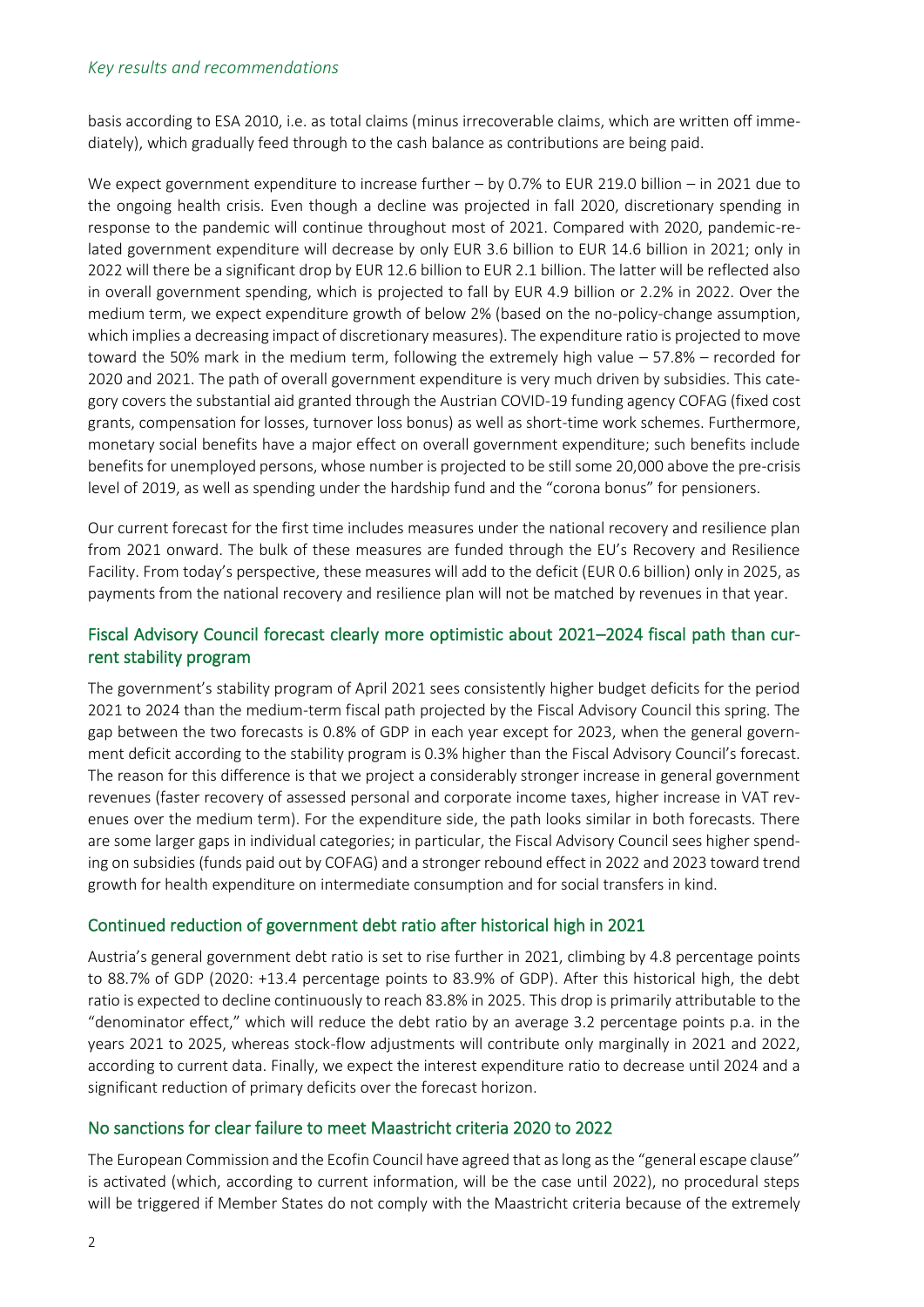high uncertainty about the macroeconomic and fiscal impact of the COVID-19 pandemic. According to the Fiscal Advisory Council's spring forecast, Austria will clearly breach the deficit threshold of 3% of GDP over this period. Likewise, the government debt ratio will not be in line with the requirements of the EU's Stability and Growth Pact (SGP). From 2023 to 2025, the general government deficit and the government debt ratio are set to decline further. In fact, we expect Austria to remain below the deficit criterion from 2023 onward, while the projected debt path currently suggests that compliance with the debt rule will be missed by a small margin in 2023 to 2025.

The activation of the "general escape clause" allows Member States to deviate from their structural budget targets from 2020 to 2022; moreover, neither the European Commission nor the Fiscal Advisory Council will provide numerical evaluations for this period. From 2023, when the "general escape clause" no longer applies, our forecast shows that the budget is set to move toward a sustained path in line with SGP requirements (based on a no-policy-change assumption). Moreover, the output gap and the structural budget balance should be interpreted with particular caution because during the current health crisis, the application of methods normally used for estimating these indicators (business cycle smoothing) result in implausible revisions.

As long as the "general escape clause" remains activated, the Fiscal Advisory Council continues to refrain from conducting ex ante evaluations of the national fiscal rules under the Austrian Stability Pact (2012 ÖStP), also because the preparation of subsectoral budget plans is subject to particular uncertainty and the current data are volatile.

## Fiscal Advisory Council recommendations on Austria's 2021 budget policy

## Cautiously proactive return to sustainable fiscal policies after the pandemic

Background: According to the Fiscal Advisory Council's spring forecast, Austria will record a pandemicinduced historically high government debt ratio of 88.7% of GDP in 2021. While interest rates are still very low, providing for very favorable funding conditions also for Austria, high government debt quickly drives up interest expenses once interest rates rise; eventually, higher primary surpluses are needed to stabilize the debt ratio. Even if the interest-growth differentials were to remain negative, reducing the debt ratio without additional measures would be successful only in the long run. In contrast to the situation after the economic and financial crisis of 2009, the resolution of nationalized banks<sup>1</sup> can now contribute only little to cutting debt.

## Recommendations:

- The COVID-19 pandemic has made it necessary for governments to make extensive use of stabilityenhancing policies in order to cushion its impact on the health system, society and the economy. In order to preserve government's room for maneuver for such major interventions in future crises, it is crucial that in the medium to long term, the government debt ratio be reduced to a level in compliance with the requirements of the EU fiscal framework.
- As soon as the immediate social and economic consequences of the pandemic have been overcome, the government should switch from the current crisis mode to pushing ahead with implementing the measures to support the economic upswing and strengthen the domestic economy's resilience and to gradually returning to a path of sustainable public finances.
- The exit from direct government support measures must be well prepared and consistent with the business cycle. This will help prevent setbacks to economic growth and build up fiscal risk buffers in

<sup>&</sup>lt;sup>1</sup> HETA, KA-Finanz AG and immigon portfolioabbau ag; from 2021, only KA-Finanz AG has liabilities.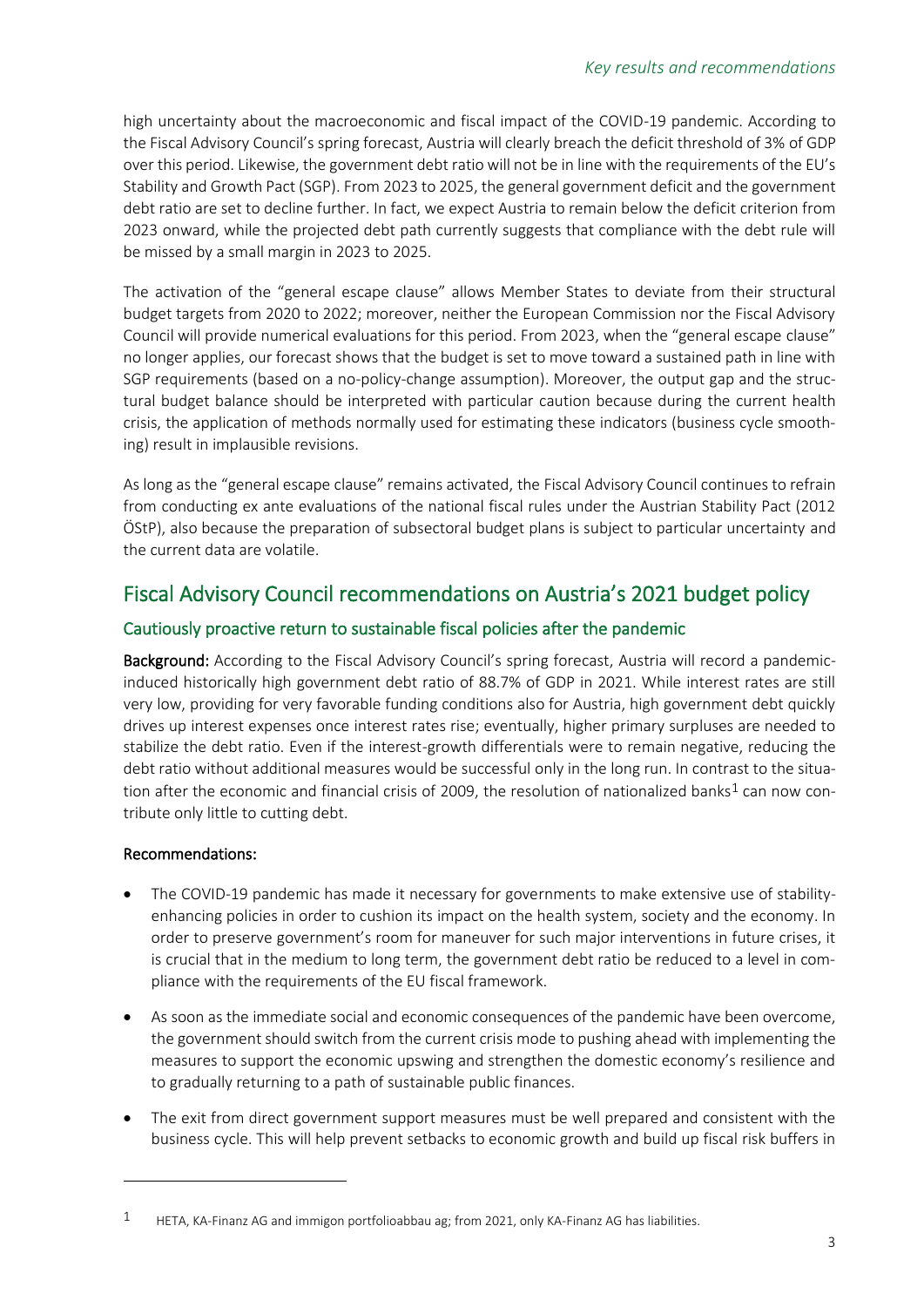the medium to long term.

• Timing is crucial: the regime change should take place in a differentiated way that takes into account individual measures, their effectiveness and objectives.

## Implementing structural reforms to safeguard highly effective systems of the welfare state and sustainable public finances

Background: The European Commission's 2021 Ageing Report predicts that age-related expenditure will continue to rise in Austria. According to the report, public expenditure on health and care services will increase from 6.9% and 1.8% of GDP as measured in 2019, respectively, to 8.0% and 3.2% of GDP in 2050. Importantly, these projections were made before the onset of the COVID-19 pandemic, which will have potential long-term implications for the domestic health and long-term care systems. In addition to the expected increases in costs, there are other challenges for the sustainable funding of long-term care in Austria, i.e. the discontinuation of the temporary federal subsidies to the regional and local governments (long-term care fund) at the end of 2021 and the fragmentation of responsibilities between the different levels of government.

Taking the recommendations by the Fiscal Advisory Council of December 2020 further, adjustments in particular in those areas where there is a strategic and structural need for reform (e.g. the tax system, subsidies, pensions, long-term care) should be integrated into an overall strategy. Such a strategy should be guided by economic policy objectives, such as raising the employment ratio, as well as sustainable funding and a clear division of responsibilities.

#### Recommendations:

- Structural reforms (in particular in health care, long-term care, the pension system and education) need to be prepared, launched and implemented to safeguard effective systems of the welfare states and sustainable public finances, irrespective of the current crisis mode and preparations for measures to support a sustained upswing.
- The expected significant increase in expenditure on long-term care, which may be even higher because of the potential long-term effects of the COVID-19 pandemic, requires that the Austrian longterm care system be designed and funded in a sustainable manner. The Federal Ministry for Social Affairs, Health, Care and Consumer Protection has already taken steps in this direction.
- Responsibilities that concern different levels of government in Austria, such as health care and longterm care, should be able to benefit from efficiency gains achieved through aligning responsibilities more strongly with the power to tax and the power to spend at all levels of government and disentangling intergovernmental transfers. A transparent overview of the status quo is a prerequisite for achieving this goal.

#### Accepting ecological and digital challenges and choosing the adequate policy mix

Background: The political agreement on the next long-term EU budget included not only an outline of how the implementation of the European Commission's current priorities, in particular the "Green Deal" and the EU's digitalization strategy, will be funded but also established the NextGenerationEU (NGEU) program. NGEU provides temporary funding for measures to cushion the economic and social impact of the COVID-19 pandemic and supports the economic recovery and the ecological and digital transformation process. It has an overall volume of EUR 750 billion, which will be raised through the issuance of EU bonds. At the heart of the NGEU, the Recovery and Resilience Facility (RRF) will make available loans (EUR 360.0 billion) and grants (EUR 312.5 billion) to support investments and reforms undertaken by the member states. RRF funding will be subject to special rules on conditionality aimed at supporting the achievement of important social and environmental objectives. In addition, failure to meet internationally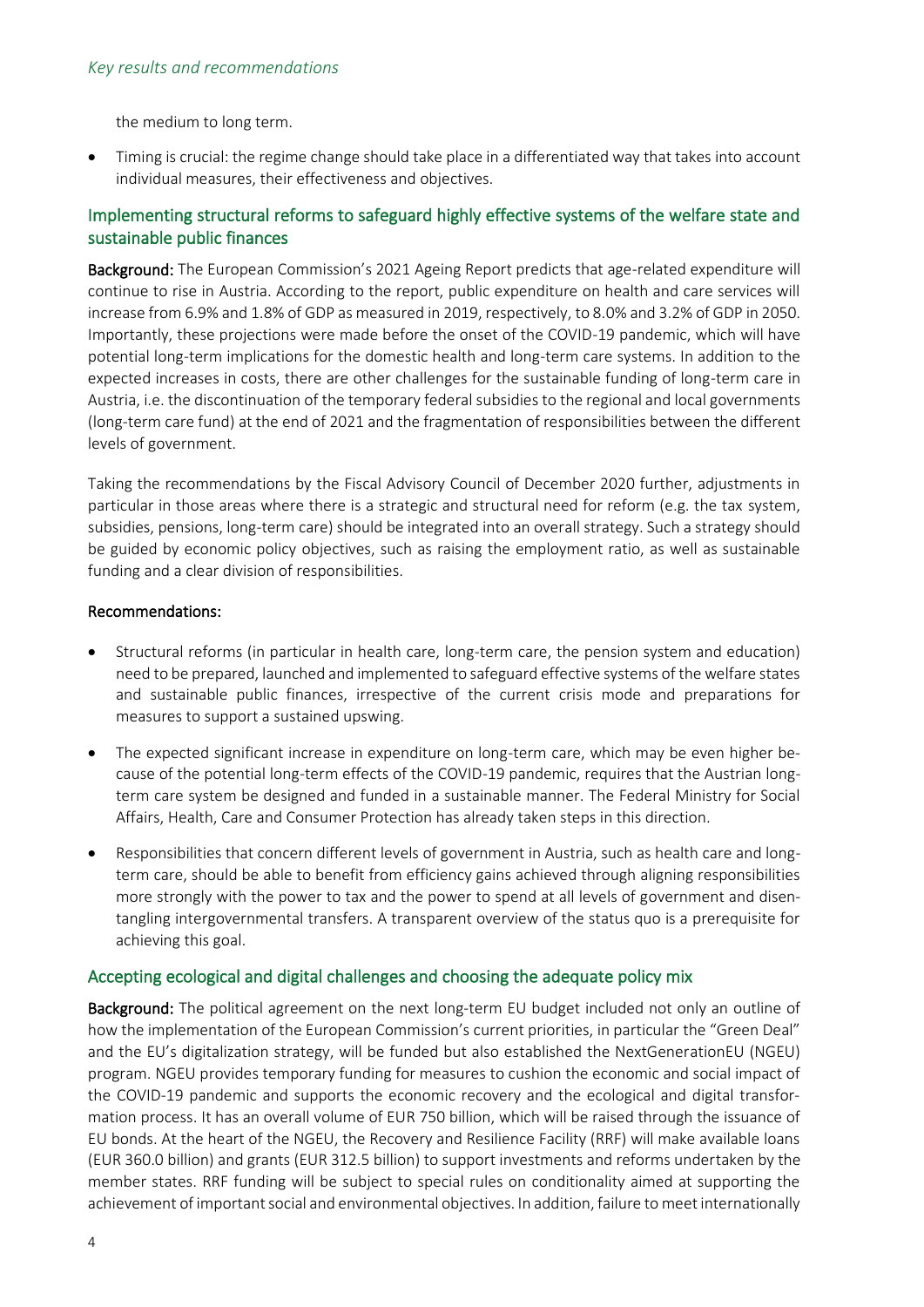agreed climate targets will carry financial sanctions, which lends an additional fiscal dimension to the reduction of greenhouse gas emissions. Given these challenges, public and private investments play a decisive role.

#### Recommendations:

- The funds made available through newly established instruments like the Recovery and Resilience Facility should be called off and used efficiently, given the significant role of public and private investments made to tackle critical challenges like climate change and digital transformation but also to address potential learning gaps caused by the pandemic or digitalization (e.g. providing for equal opportunities in terms of IT infrastructures and competences).
- Continuing with the ecological and socially just ("eco-social") tax reform in the context of the planned pricing of carbon emissions while factoring in compensation payments (in order to avoid negative distributional effects) should contribute substantially to reducing greenhouse gas emissions and meeting agreed targets. Putting even more emphasis on ecological elements could generate desired environmental effects (i.e. reduction of emissions), but also fiscal effects (like avoiding penalties for failing to meet  $CO<sub>2</sub>$  targets). Furthermore, a balanced mix of instruments and incentives (public investment in infrastructure, greening of the tax system,  $CO<sub>2</sub>$  pricing, legal requirements) could trigger private sector investment, which would support the necessary economic recovery and structural change after the current crisis.
- The EU funds should be used to provide important impetus for achieving the bundle of targets and promoting positive cultural change toward digitalization, greening, knowledge building and social balance (Just Transition Mechanism). In addition, public and private investment as well as incentives for cutting carbon emissions reduce the scope and danger of potential penalties for noncompliance with internationally agreed climate targets.
- Priority should be given to measures aimed at enhancing Austria's economic, institutional and social resilience, strengthening the domestic economy's growth potential and creating new jobs (e.g. digital and green investments, investment in local public transport, enhancing and strengthening businesses' capital base, promoting the creation of new businesses, additional funds for education, etc.).
- Information about the funds available, applications and disbursement of funds provided on a regular basis and in a timely and transparent manner will be crucial for monitoring the implementation of the Austrian recovery and resilience plan.
- When approving and granting funds, efforts should be made to address and avoid deadweight effects and elements that may distort competition.

## Using current conditions (no numerical evaluation of rules compliance) to develop further and optimize the Austrian fiscal framework (2012 ÖStP)

Background: Through its regular monitoring activities, the Fiscal Advisory Council has gained valuable insights into the quality of data used under the Austrian fiscal framework and the design of the national fiscal rules. The issues we identified concern, in particular, 1) the complexity of the national framework, 2) the rules' small steering effect, 3) the operationalization and application of the "general escape clause" and the regime change after its deactivation and 4) the validity of data.

#### Recommendations:

The time during which the "general escape clause" is activated should be used to reflect on the experience and insights gained from applying the national fiscal rules and prepare proposals for their refinement. This will not only help inform discussions but also support the return to sustainable fiscal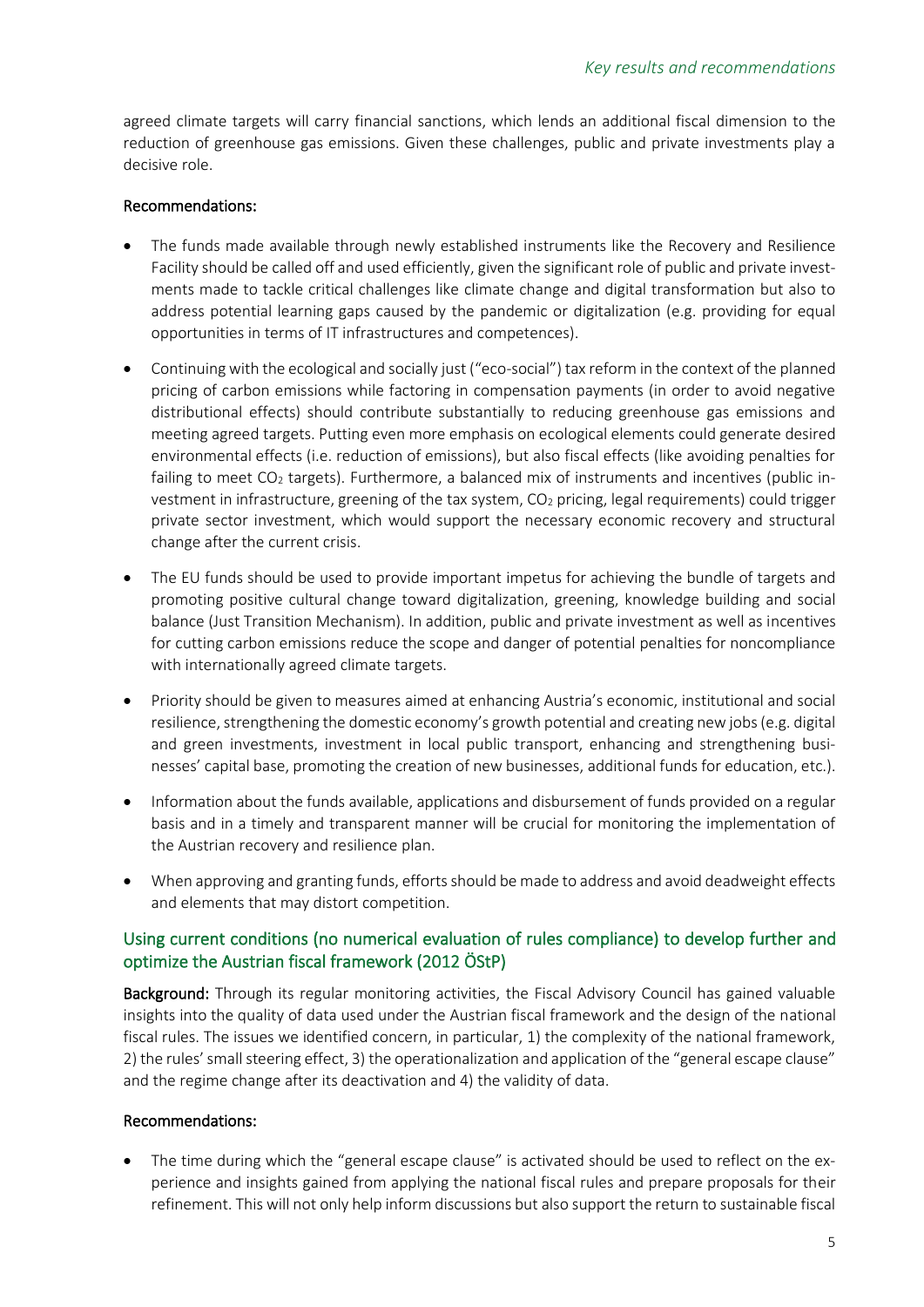and debt paths at all subsectoral levels following the deactivation of the "general escape clause" (which we expect to be from 2023) by providing for a simpler rules framework and improved steering elements.

- An in-depth reform should be launched only after reforms have been agreed at the EU level in order to ensure consistency between national and EU fiscal rules. Against this backdrop, a sequential approach seems advisable: a clarification and definition of processes for the immediate application of the ÖStP should be followed by a more comprehensive reform of the framework. The following aspects could help improve steering effects and monitoring processes sooner:
	- o Adjusting the current practice of "freezing" control account balances only after they have been adopted by the Austrian Coordination Committee (ÖKK). Recommendations by the Fiscal Advisory Council refer to budget figures reported by Statistics Austria, which has the legal mandate to provide the necessary data. Later modifications may obstruct and undermine monitoring. Against this backdrop, we recommend that rules be established that ensure an appropriate time schedule (which allows the correction of balance outcomes, the consideration of new interpretations, an ex post evaluation of rules compliance) and set out the mandates of all bodies involved.
	- o Adjusting the existing (rigid) debt path to facilitate debt reduction by the individual levels of government based on how the level and distribution of debt have changed under the new conditions (e.g. raising the debt path by the size of the COVID-19 level effect, also taking into account the subsectoral composition of debt as at end-2020).
	- o Launching a trial run for a simplified expenditure rule that refers to limiting the growth of a simple expenditure aggregate that can be monitored on an ongoing basis.

## Actively contributing to developing further the EU fiscal framework and resolving issues of conflicting objectives

Background: The European Commission's evaluation of the EU fiscal framework has revealed both the strengths (e.g. reduction in government debt) and weaknesses (in particular the complexity of the rules, occasional procyclicality of fiscal policies) of the current system. Applying the existing fiscal rules while at the same time supporting a sustainable upswing after the current health crisis will be an additional challenge. Moreover, the system entails a fundamental conflict between rules-based fiscal policies to ensure fiscal discipline on the one hand and a flexibilization of fiscal requirements without losing credibility and without abandoning the target of public finances that are balanced over the business cycle on the other.

#### Recommendations:

- The Austrian federal government should actively engage in the upcoming reform process and urge that the EU-wide debate on the enhancement and reform of the EU fiscal framework addresses today's unprecedented challenges (overcoming the COVID-19 pandemic, fighting climate change, digital transformation). Special attention should be paid to resolving issues that entail conflicting objectives to achieve a balance between fiscal discipline and flexibilization in the framework of a rulesbased fiscal policy.
- Given that the reform of the EU fiscal framework is now taking place under completely new conditions, the Fiscal Advisory Council considers the following aspects to be of particular relevance:
	- o Conflicts in defining a fiscal policy anchor: The historically deep economic slump and the support and stimulus measures went hand in hand with an increase in public deficits and government debt. At the moment, consistently low interest payments and the low interest rate environment provide for fiscal space and the opportunity to carry out investment projects to